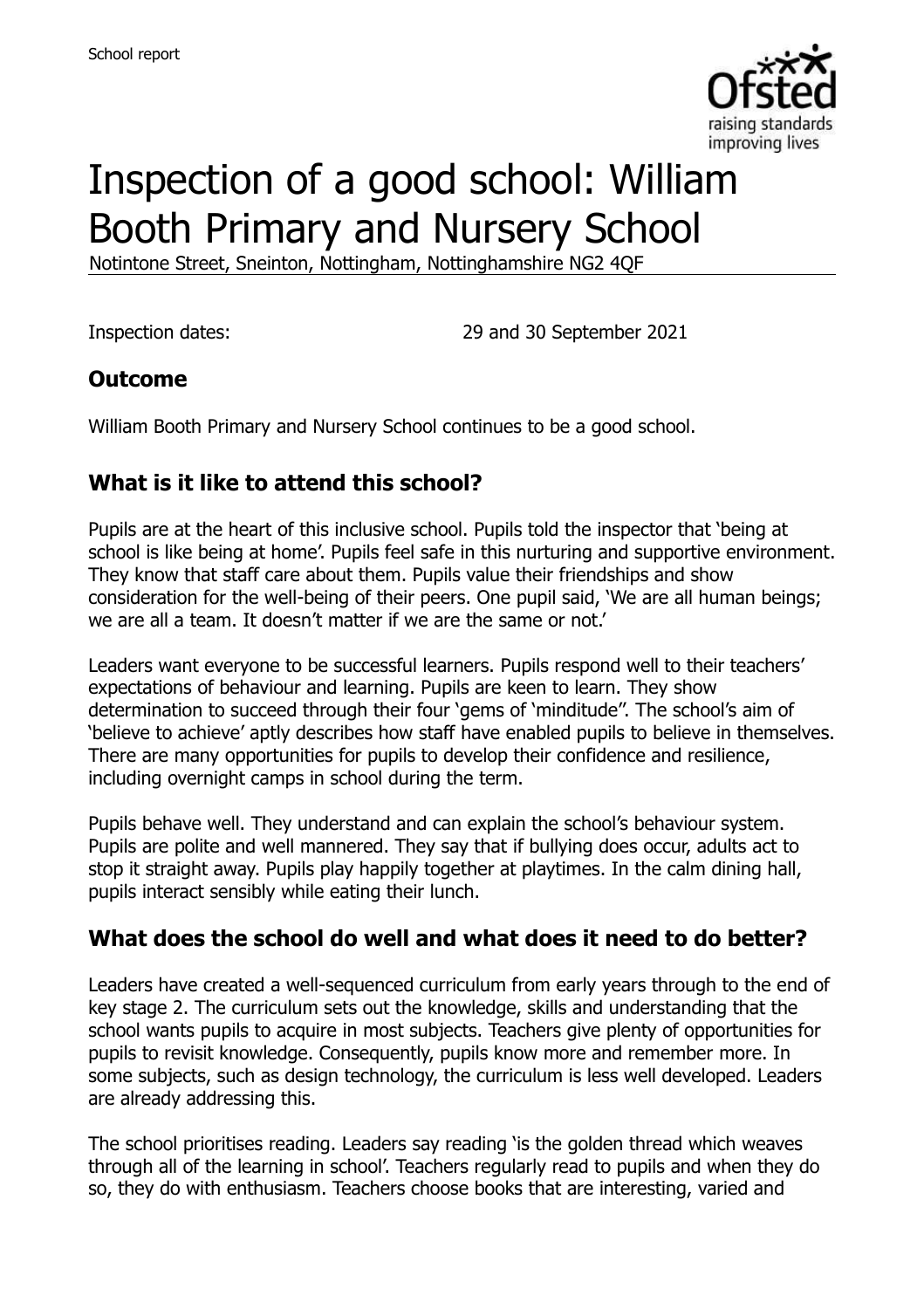

broaden pupils' knowledge. Pupils say they enjoy reading. Pupils love the 'rock and read' programme, which encourages them to read at home. Pupils strive to get rewards such as ribbons for their teddy or reading badges. While leaders promote a love of reading, the books read by pupils in school occasionally do not match the sounds they know. This means that a few pupils cannot sound out the words or read as fluently as they might. Leaders are in the process of addressing this.

The mathematics curriculum is well organised. Pupils have positive attitudes towards their learning in mathematics. Effective use of assessment ensures that pupils' learning builds on what they already know. Teachers revisit prior learning to ensure that all pupils have a secure knowledge of number facts as well as giving them opportunities to solve mathematical problems. Pupils in the early years learn key mathematical vocabulary and numbers. In the Nursery Year, children enjoyed making repeating patterns with sticks and stones. In the Reception Year, children were able to recognise the numbers one and two and say how many sides different shapes have.

In history, the curriculum plans are well sequenced. Teachers use curriculum maps to check the key knowledge pupils have already learned. They then plan what pupils will learn throughout the year. Leaders are extremely passionate about history and have good subject knowledge. Pupils enjoy history. In the early years, children learn about where they live and how it has changed. In a Year 2, pupils were able to recall many facts about the Great Fire of London. In other classes, older pupils were able to discuss topics they had studied in previous academic years.

Staff support pupils with special educational needs and/or disabilities (SEND) well. Early identification of pupils' needs means teachers can adapt their plans to support them. Leaders have high ambitions that every child can succeed. Teachers make careful adjustments to activities. Pupils with SEND access the same ambitious curriculum as their peers.

Leaders ensure that all pupils have access to a wide range of extra-curricular activities. Pupils told the inspector how they enjoy their music lessons and are proud of their fundraising. Pupils show knowledge of fundamental British values. They talked about other faiths and cultures with respect.

Staff are well supported by governors and the leaders of the multi-academy trust. They play an effective part in holding leaders to account for the quality of the curriculum. Both the trust and governors consider everyone's well-being. The support from the trust and governors has contributed to school improvements.

### **Safeguarding**

The arrangements for safeguarding are effective.

Keeping children safe is a priority of the school. Staff have received appropriate training and know the policies and procedures for keeping pupils safe. Leaders are quick to act if there is a concern about a pupil. They keep detailed records and monitor these, so that pupils receive the support they need. Leaders work well with professionals outside of the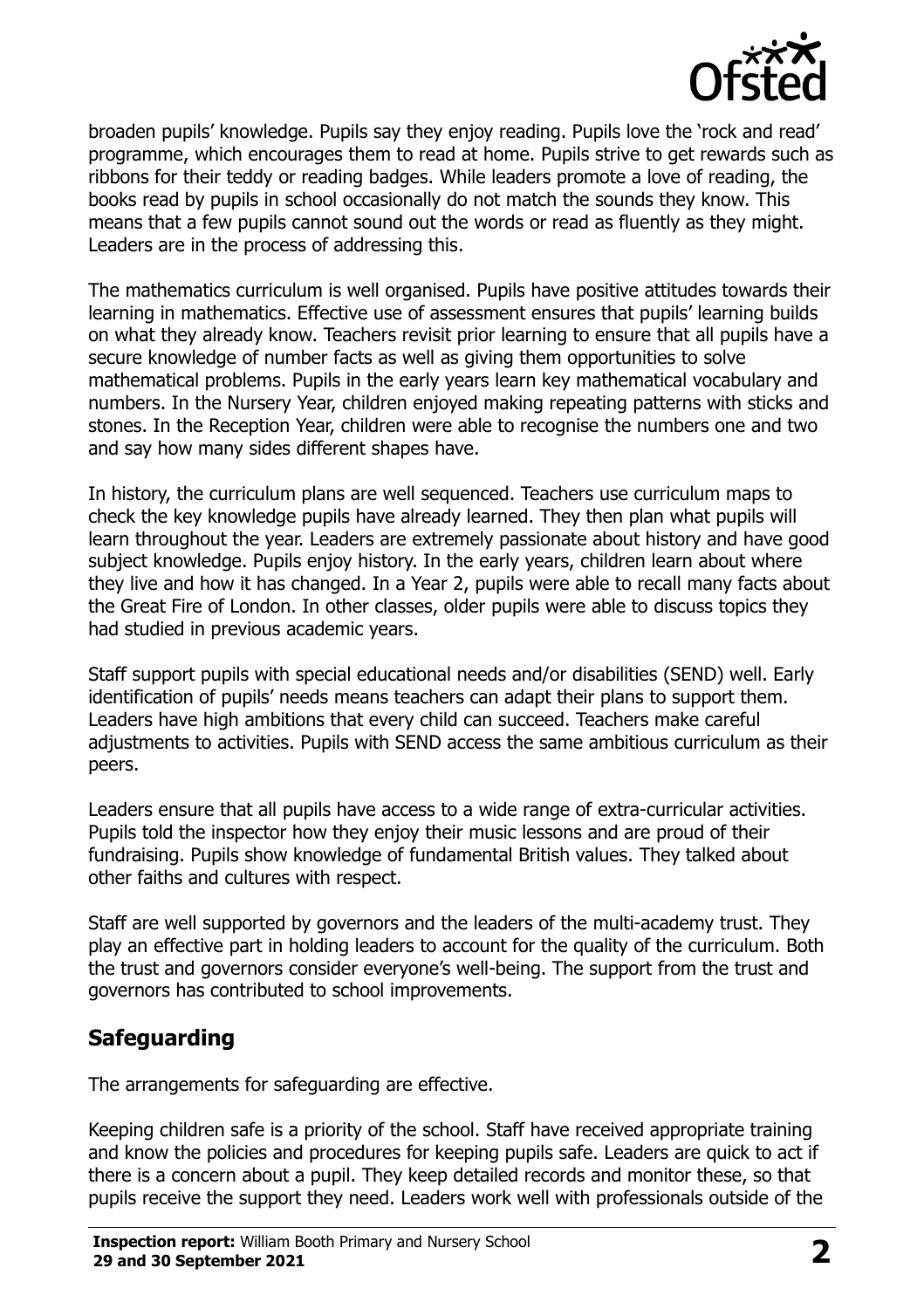

school to keep pupils safe. The procedures for the recruitment of staff are secure. Pupils told the inspector that they feel safe because their teachers look after them. Pupils know how to keep themselves safe, including when learning online.

# **What does the school need to do to improve?**

# **(Information for the school and appropriate authority)**

- While leaders make sure that pupils develop a love of reading, some books are not always precisely matched to the sounds the pupils know. This means that a few children cannot read as well as they are capable of reading. Leaders should make sure that all pupils who are learning to read have access to books that match the phonics knowledge learned in class.
- Leaders have ensured the curriculum plans in all subjects are well sequenced and planned. In a minority of foundation subjects, such as design and technology, these well-sequenced plans now need to be implemented effectively. This is so that pupils can learn as well in this subject as others.

### **Background**

When we have judged a school to be good, we will then normally go into the school about once every four years to confirm that the school remains good. This is called a section 8 inspection of a good or outstanding school, because it is carried out under section 8 of the Education Act 2005. We do not give graded judgements on a section 8 inspection. However, if we find evidence that a school would now receive a higher or lower grade, then the next inspection will be a section 5 inspection. Usually this is within one to two years of the date of the section 8 inspection. If we have serious concerns about safeguarding, behaviour or the quality of education, we will deem the section 8 inspection as a section 5 inspection immediately.

This is the first section 8 inspection since we judged the school to be good in January 2014.

#### **How can I feed back my views?**

You can use [Ofsted Parent View](https://parentview.ofsted.gov.uk/) to give Ofsted your opinion on your child's school, or to find out what other parents and carers think. We use information from Ofsted Parent View when deciding which schools to inspect, when to inspect them and as part of their inspection.

The Department for Education has further quidance on how to complain about a school.

If you are the school and you are not happy with the inspection or the report, you can [complain to Ofsted.](https://www.gov.uk/complain-ofsted-report)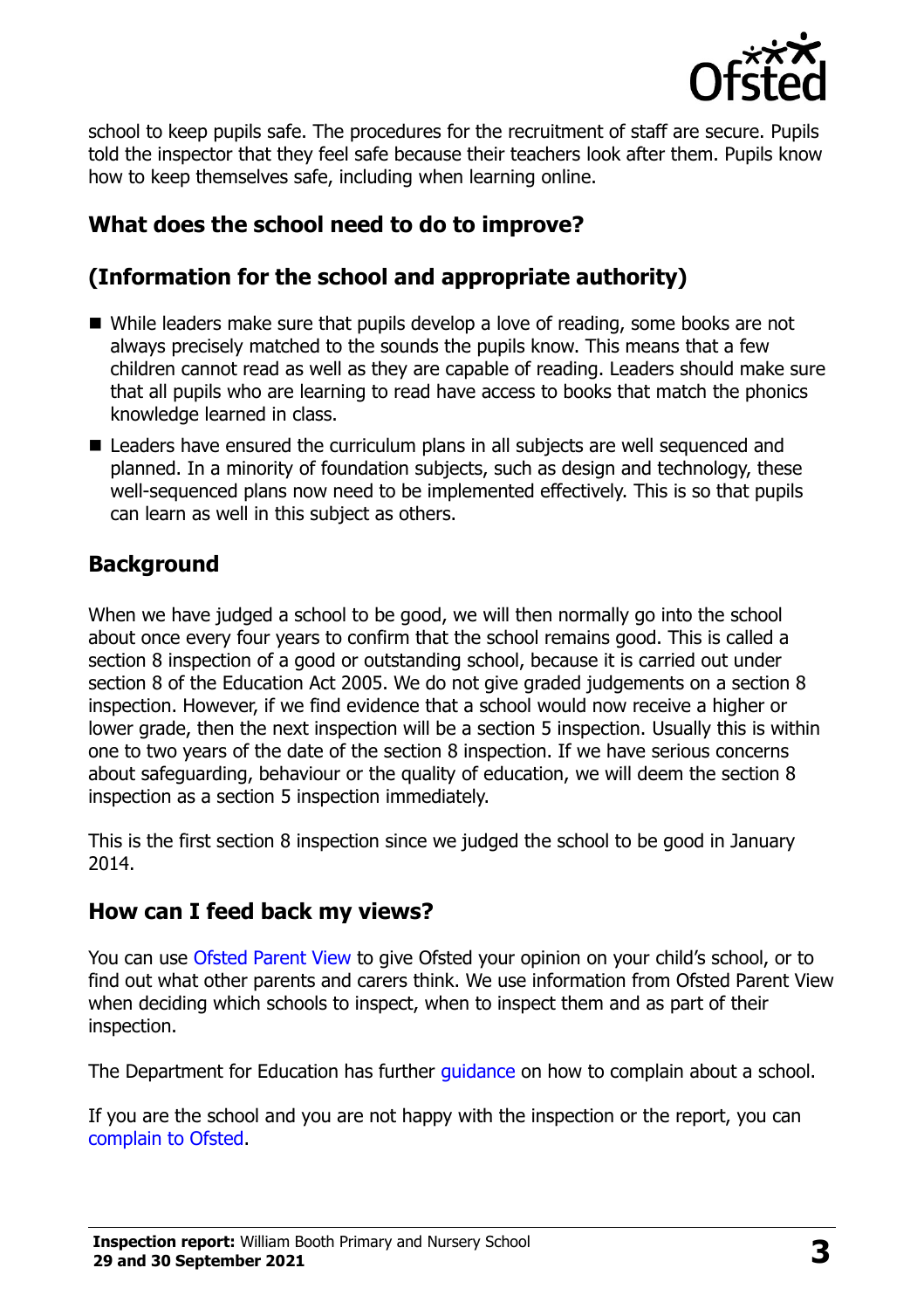

## **Further information**

You can search for [published performance information](http://www.compare-school-performance.service.gov.uk/) about the school.

In the report, '[disadvantaged pupils](http://www.gov.uk/guidance/pupil-premium-information-for-schools-and-alternative-provision-settings)' refers to those pupils who attract government pupil premium funding: pupils claiming free school meals at any point in the last six years and pupils in care or who left care through adoption or another formal route.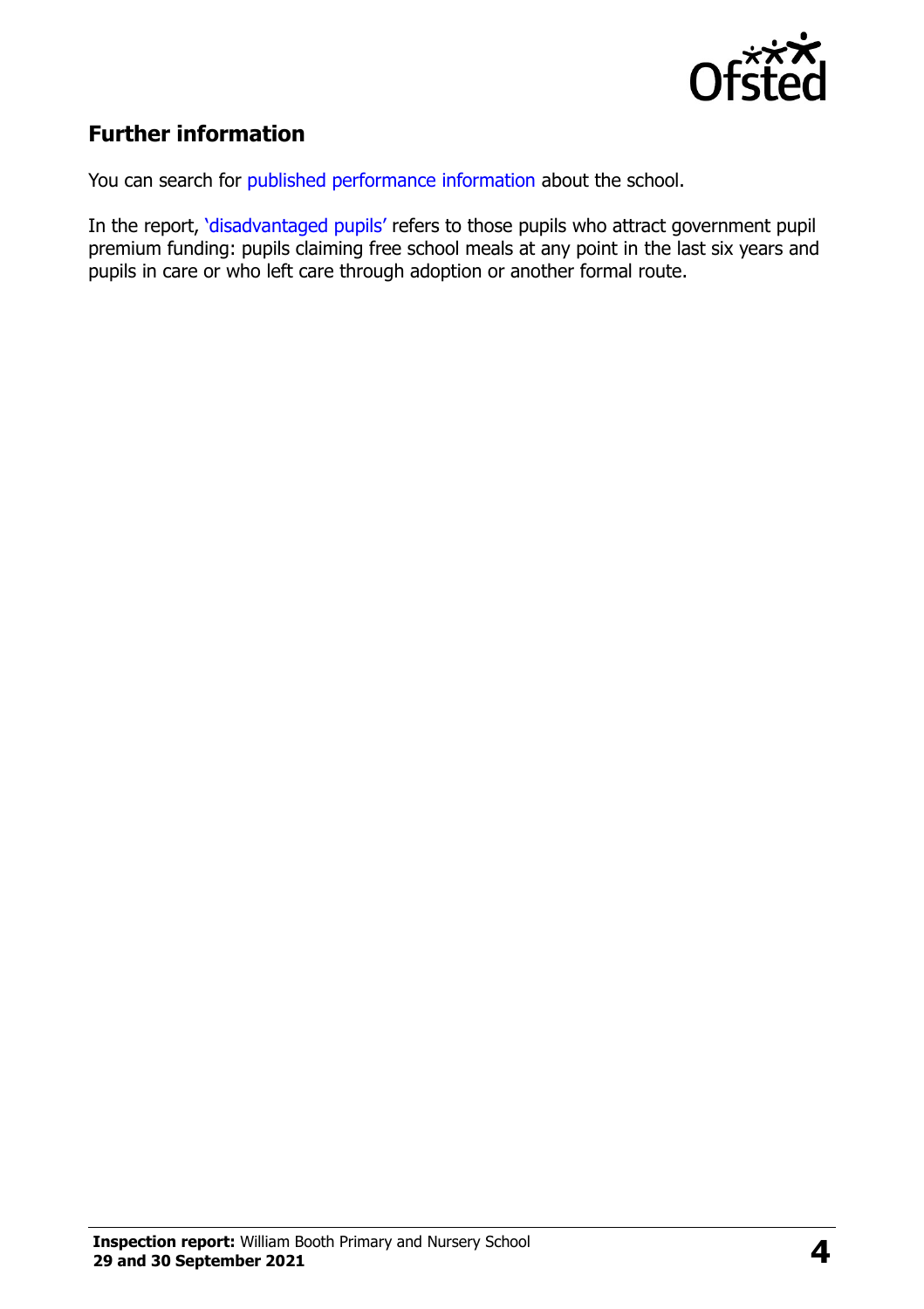

## **School details**

| Unique reference number             | 144462                                                                            |
|-------------------------------------|-----------------------------------------------------------------------------------|
| <b>Local authority</b>              | Nottingham                                                                        |
| <b>Inspection number</b>            | 10199536                                                                          |
| <b>Type of school</b>               | Primary                                                                           |
| <b>School category</b>              | Academy converter                                                                 |
| Age range of pupils                 | 3 to 11                                                                           |
| <b>Gender of pupils</b>             | Mixed                                                                             |
| Number of pupils on the school roll | 207                                                                               |
| <b>Appropriate authority</b>        | Board of trustees                                                                 |
| <b>Chair of trust</b>               | Peter Munro                                                                       |
| <b>Headteachers</b>                 | Mrs Claire Paparozzi (headteacher)<br>Mrs Claire Stafford (associate headteacher) |
| Website                             | www.williambooth.nottingham.sch.uk                                                |
| Date of previous inspection         | Not previously inspected                                                          |

### **Information about this school**

- The school is part of Transform Trust, a multi-academy trust based in the East Midlands.
- A number of three-year-old children attend the nursery provision within the school.
- William Booth Primary and Nursery School converted to become an academy school in June 2017. When its predecessor school, William Booth Primary and Nursery School, was last inspected by Ofsted, it was judged to be good overall.

# **Information about this inspection**

- This was the first routine inspection the school has received since the COVID-19 pandemic began. The inspector discussed the impact of the pandemic with school leaders and has taken that into account in her evaluation.
- During the inspection, discussions were held with the headteachers, the special educational needs and disabilities coordinator, the deputy headteacher, the early years leaders, curriculum subject leaders and teachers from across all year groups. Also,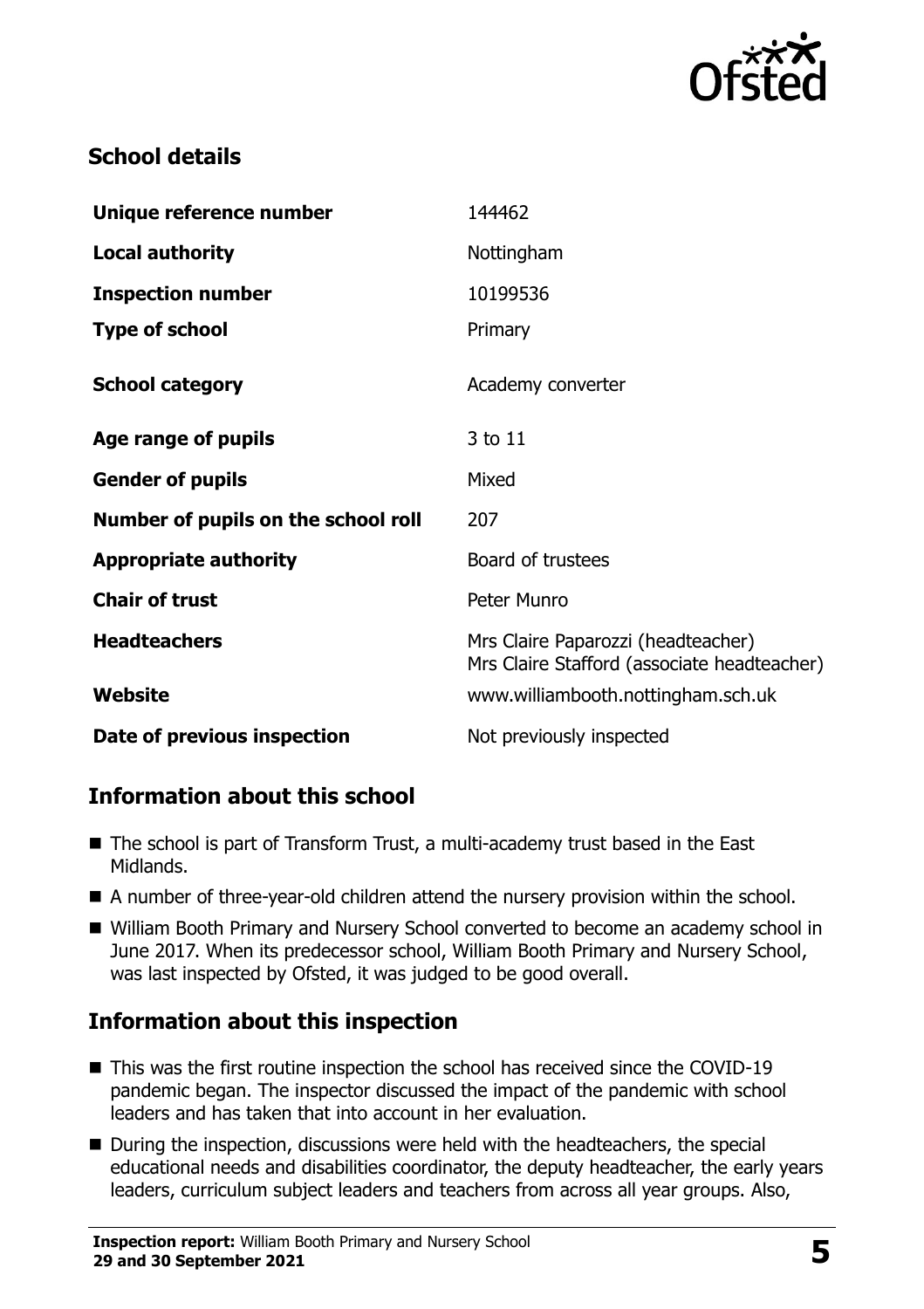

meetings were held with the chief executive officer of the multi-academy trust, the partnership director of the trust and members of the governing board, including the chair of the governing body.

- Discussions were held with several groups of pupils to talk about their learning across the curriculum.
- The lead inspector did deep dives in the following subjects: reading, mathematics and history. For each deep dive, the inspector met with subject leaders, looked at curriculum plans, visited a sample of lessons, spoke to teachers, spoke to some pupils about their learning and looked at samples of pupils' work.
- To evaluate the effectiveness of safeguarding, inspection activities included: reviewing school policies, procedures, and records; holding discussions with the designated safeguarding lead; speaking to staff, trust members, governors, and pupils about the school's approach to keeping pupils safe.
- **Pupils' behaviour was observed while in lessons and around the school.**
- Consideration was given to 23 responses to Ofsted Parent View, including 21 free-text comments. Also, the views of staff were considered during meetings with groups of staff and from the 30 staff who responded to the confidential questionnaire. The views of pupils were also considered.

#### **Inspection team**

Kirsty Norbury, lead inspector Her Majesty's Inspector